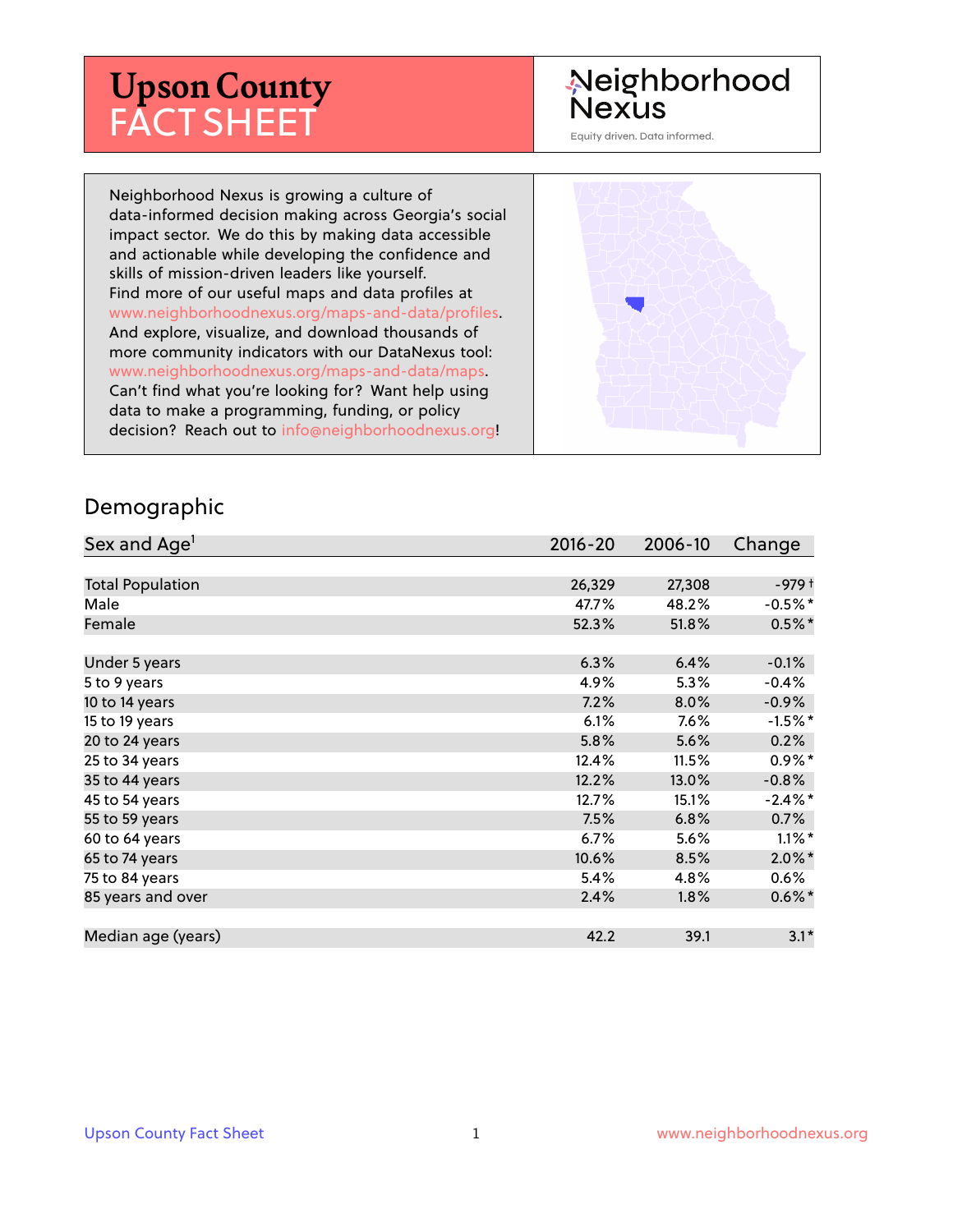# Demographic, continued...

| Race <sup>2</sup>                                            | $2016 - 20$ | 2006-10 | Change     |
|--------------------------------------------------------------|-------------|---------|------------|
| <b>Total population</b>                                      | 26,329      | 27,308  | $-979+$    |
| One race                                                     | 98.5%       | 99.3%   | $-0.8\%$ * |
| White                                                        | 68.0%       | 69.8%   | $-1.8\%$ * |
| <b>Black or African American</b>                             | 27.7%       | 27.9%   | $-0.2%$ *  |
| American Indian and Alaska Native                            | 0.6%        | 0.3%    | 0.3%       |
| Asian                                                        | 0.4%        | 0.6%    | $-0.2%$ *  |
| Native Hawaiian and Other Pacific Islander                   | 0.8%        | 0.0%    | $0.8\%$ *  |
| Some other race                                              | 1.0%        | 0.7%    | 0.4%       |
| Two or more races                                            | 1.5%        | 0.7%    | $0.8\%$ *  |
| Race alone or in combination with other race(s) <sup>3</sup> | $2016 - 20$ | 2006-10 | Change     |
| Total population                                             | 26,329      | 27,308  | $-979+$    |
| White                                                        | 68.7%       | 70.5%   | $-1.8\%$ * |
| <b>Black or African American</b>                             | 28.5%       | 28.1%   | 0.4%       |
| American Indian and Alaska Native                            | 1.2%        | 0.7%    | 0.5%       |
| Asian                                                        | 0.8%        | 0.6%    | 0.2%       |
| Native Hawaiian and Other Pacific Islander                   | 0.8%        | 0.0%    | $0.8\%$ *  |
| Some other race                                              | 1.5%        | 0.8%    | $0.7\%$ *  |
| Hispanic or Latino and Race <sup>4</sup>                     | $2016 - 20$ | 2006-10 | Change     |
| <b>Total population</b>                                      | 26,329      | 27,308  | $-979+$    |
| Hispanic or Latino (of any race)                             | 2.3%        | 2.1%    | $0.2%$ +   |
| Not Hispanic or Latino                                       | 97.7%       | 97.9%   | $-0.2%$ †  |
| White alone                                                  | 67.1%       | 68.5%   | $-1.4\%$ * |
| Black or African American alone                              | 27.5%       | 27.9%   | $-0.4\%$ * |
| American Indian and Alaska Native alone                      | 0.6%        | 0.3%    | 0.3%       |
| Asian alone                                                  | 0.4%        | 0.6%    | $-0.2%$ *  |
| Native Hawaiian and Other Pacific Islander alone             | 0.7%        | 0.0%    | $0.7\%$ *  |
| Some other race alone                                        | 0.0%        | 0.0%    | $0.0\%$    |
| Two or more races                                            | 1.4%        | 0.6%    | $0.8\%$ *  |
| U.S. Citizenship Status <sup>5</sup>                         | $2016 - 20$ | 2006-10 | Change     |
| Foreign-born population                                      | 646         | 550     | 96         |
| Naturalized U.S. citizen                                     | 35.9%       | 28.2%   | 7.7%       |
| Not a U.S. citizen                                           | 64.1%       | 71.8%   | $-7.7%$    |
| Citizen, Voting Age Population <sup>6</sup>                  | $2016 - 20$ | 2006-10 | Change     |
|                                                              |             |         |            |
| Citizen, 18 and over population                              | 19,999      | 20,303  | $-304*$    |
| Male                                                         | 46.5%       | 46.5%   | 0.0%       |
| Female                                                       | 53.5%       | 53.5%   | $-0.0%$    |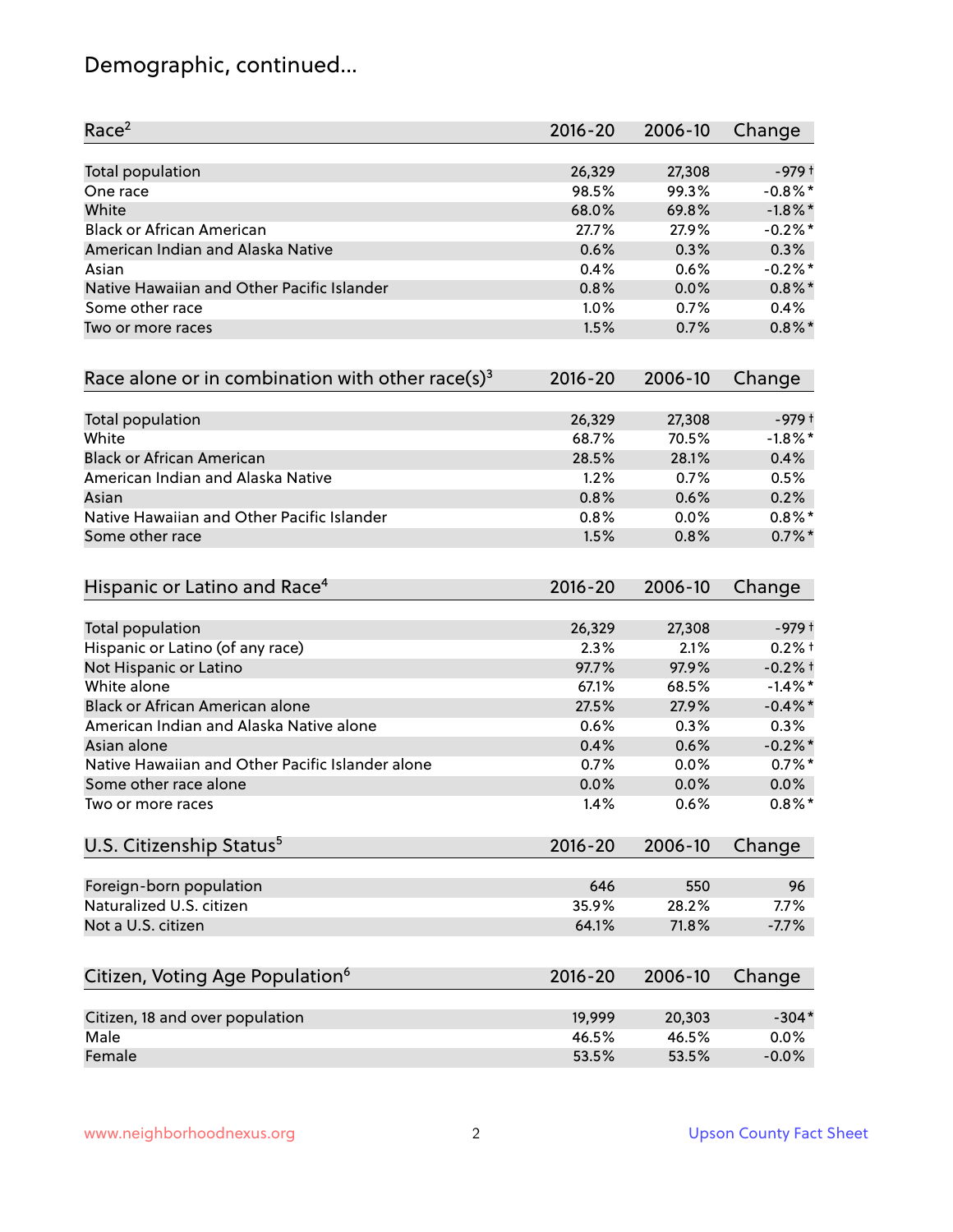#### Economic

| Income <sup>7</sup>                                 | $2016 - 20$ | 2006-10 | Change     |
|-----------------------------------------------------|-------------|---------|------------|
|                                                     |             |         |            |
| All households                                      | 10,399      | 10,502  | $-103$     |
| Less than \$10,000                                  | 14.2%       | 11.3%   | 3.0%       |
| \$10,000 to \$14,999                                | 4.1%        | 9.1%    | $-5.0\%$ * |
| \$15,000 to \$24,999                                | 14.3%       | 14.9%   | $-0.6%$    |
| \$25,000 to \$34,999                                | 12.8%       | 15.5%   | $-2.7%$    |
| \$35,000 to \$49,999                                | 14.4%       | 15.7%   | $-1.4%$    |
| \$50,000 to \$74,999                                | 16.6%       | 16.7%   | $-0.1%$    |
| \$75,000 to \$99,999                                | 9.2%        | 10.5%   | $-1.3%$    |
| \$100,000 to \$149,999                              | 11.0%       | 5.0%    | $6.0\%$ *  |
| \$150,000 to \$199,999                              | 1.9%        | 1.1%    | 0.8%       |
| \$200,000 or more                                   | 1.5%        | 0.3%    | $1.2\%$ *  |
| Median household income (dollars)                   | 39,221      | 34,509  | $4,712*$   |
| Mean household income (dollars)                     | 53,108      | 43,511  | $9,597*$   |
| With earnings                                       | 64.9%       | 72.0%   | $-7.1\%$ * |
| Mean earnings (dollars)                             | 60,761      | 44,192  | 16,569*    |
| <b>With Social Security</b>                         | 37.0%       | 37.7%   | $-0.6%$    |
| Mean Social Security income (dollars)               | 17,268      | 13,956  | $3,312*$   |
| With retirement income                              | 21.6%       | 21.6%   | 0.0%       |
| Mean retirement income (dollars)                    | 17,958      | 14,337  | $3,621*$   |
| With Supplemental Security Income                   | $11.0\%$    | 6.9%    | $4.1\%$ *  |
| Mean Supplemental Security Income (dollars)         | 10,131      | 6,760   | $3,371*$   |
| With cash public assistance income                  | 2.1%        | 2.5%    | $-0.5%$    |
| Mean cash public assistance income (dollars)        | 2,368       | 2,583   | $-215$     |
| With Food Stamp/SNAP benefits in the past 12 months | 20.8%       | 16.6%   | $4.2\%$ *  |
|                                                     |             |         |            |
| Families                                            | 5,968       | 7,341   | $-1,373*$  |
| Less than \$10,000                                  | 8.6%        | 7.5%    | 1.1%       |
| \$10,000 to \$14,999                                | 1.1%        | 5.2%    | $-4.1\%$ * |
| \$15,000 to \$24,999                                | 11.5%       | 13.7%   | $-2.2%$    |
| \$25,000 to \$34,999                                | 8.7%        | 15.2%   | $-6.4\%$ * |
| \$35,000 to \$49,999                                | 14.8%       | 17.6%   | $-2.8%$    |
| \$50,000 to \$74,999                                | 21.5%       | 19.9%   | 1.6%       |
| \$75,000 to \$99,999                                | 13.4%       | 13.1%   | 0.4%       |
| \$100,000 to \$149,999                              | 14.8%       | $6.1\%$ | $8.7\%$ *  |
| \$150,000 to \$199,999                              | 3.1%        | 1.5%    | $1.7\%$ *  |
| \$200,000 or more                                   | 2.4%        | 0.2%    | $2.2\%$ *  |
| Median family income (dollars)                      | 54,660      | 42,737  | $11,923*$  |
| Mean family income (dollars)                        | 66,857      | 49,416  | $17,441*$  |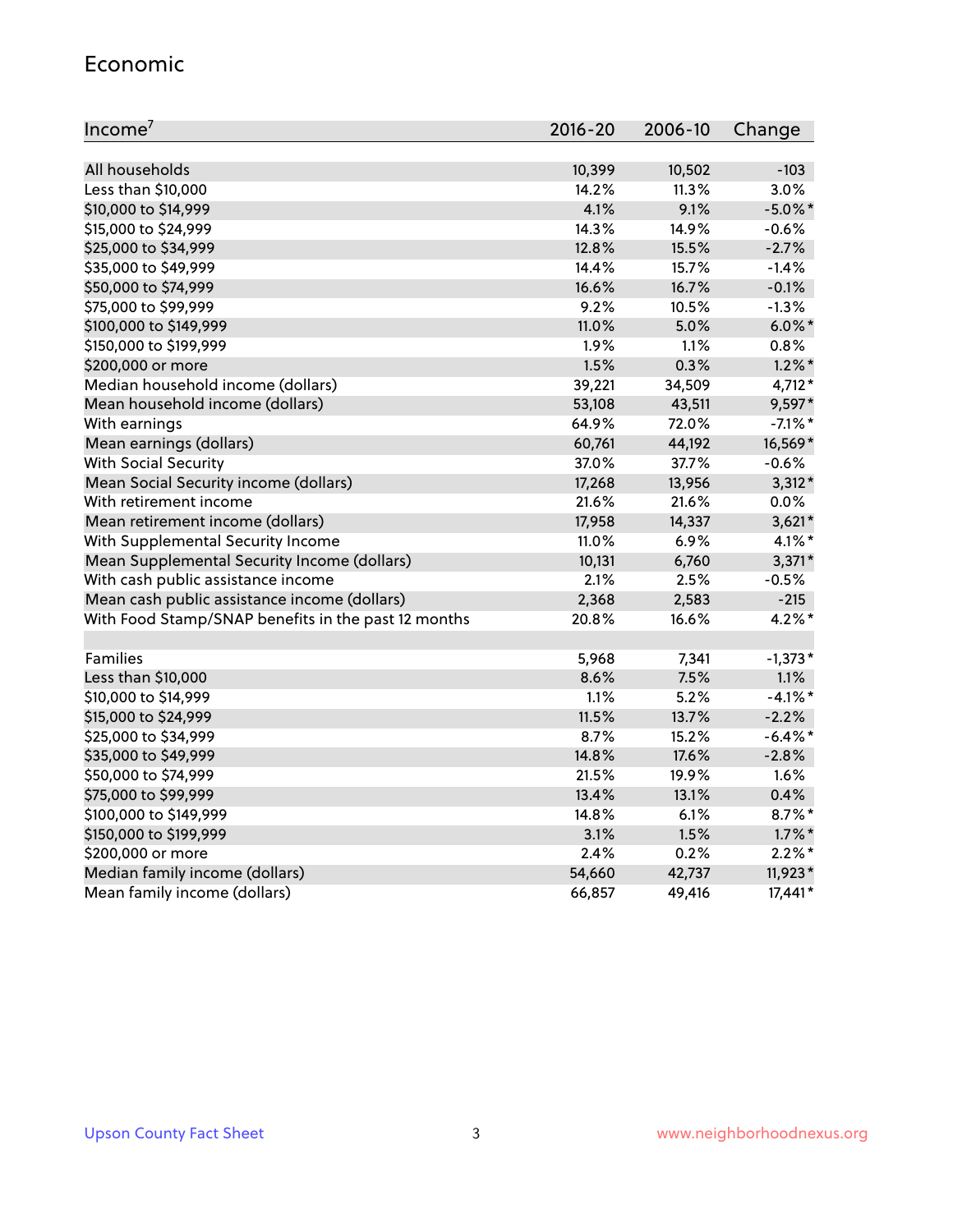#### Economic, continued...

| Nonfamily households<br>4,431<br>3,161<br>$1,270*$<br>Median nonfamily income (dollars)<br>25,153<br>21,406<br>$3,747*$<br>Mean nonfamily income (dollars)<br>32,318<br>28,754<br>3,564<br>Median earnings for workers (dollars)<br>8,072*<br>30,692<br>22,620<br>Median earnings for male full-time, year-round workers<br>36,870<br>8,959*<br>45,829<br>(dollars)<br>$6,133*$<br>Median earnings for female full-time, year-round workers<br>27,075<br>33,208<br>(dollars)<br>Per capita income (dollars)<br>22,423<br>17,398<br>$5,025*$<br>Families and People Below Poverty Level <sup>9</sup><br>$2016 - 20$<br>2006-10<br>Change<br><b>All families</b><br>14.2%<br>16.7%<br>$-2.5%$<br>With related children under 18 years<br>24.4%<br>$-2.7%$<br>21.7%<br>With related children under 5 years only<br>42.2%<br>27.6%<br>14.6%<br>6.7%<br>7.2%<br>$-0.5%$<br>Married couple families<br>With related children under 18 years<br>6.5%<br>$-4.8%$<br>11.3%<br>With related children under 5 years only<br>12.0%<br>4.4%<br>$7.6\%$ *<br>Families with female householder, no husband present<br>34.4%<br>35.3%<br>$-0.9%$<br>With related children under 18 years<br>43.7%<br>41.8%<br>1.9%<br>13.7%<br>With related children under 5 years only<br>65.1%<br>51.3%<br>20.1%<br>0.3%<br>All people<br>20.4%<br>Under 18 years<br>25.9%<br>1.4%<br>27.4% |
|---------------------------------------------------------------------------------------------------------------------------------------------------------------------------------------------------------------------------------------------------------------------------------------------------------------------------------------------------------------------------------------------------------------------------------------------------------------------------------------------------------------------------------------------------------------------------------------------------------------------------------------------------------------------------------------------------------------------------------------------------------------------------------------------------------------------------------------------------------------------------------------------------------------------------------------------------------------------------------------------------------------------------------------------------------------------------------------------------------------------------------------------------------------------------------------------------------------------------------------------------------------------------------------------------------------------------------------------------------------|
|                                                                                                                                                                                                                                                                                                                                                                                                                                                                                                                                                                                                                                                                                                                                                                                                                                                                                                                                                                                                                                                                                                                                                                                                                                                                                                                                                               |
|                                                                                                                                                                                                                                                                                                                                                                                                                                                                                                                                                                                                                                                                                                                                                                                                                                                                                                                                                                                                                                                                                                                                                                                                                                                                                                                                                               |
|                                                                                                                                                                                                                                                                                                                                                                                                                                                                                                                                                                                                                                                                                                                                                                                                                                                                                                                                                                                                                                                                                                                                                                                                                                                                                                                                                               |
|                                                                                                                                                                                                                                                                                                                                                                                                                                                                                                                                                                                                                                                                                                                                                                                                                                                                                                                                                                                                                                                                                                                                                                                                                                                                                                                                                               |
|                                                                                                                                                                                                                                                                                                                                                                                                                                                                                                                                                                                                                                                                                                                                                                                                                                                                                                                                                                                                                                                                                                                                                                                                                                                                                                                                                               |
|                                                                                                                                                                                                                                                                                                                                                                                                                                                                                                                                                                                                                                                                                                                                                                                                                                                                                                                                                                                                                                                                                                                                                                                                                                                                                                                                                               |
|                                                                                                                                                                                                                                                                                                                                                                                                                                                                                                                                                                                                                                                                                                                                                                                                                                                                                                                                                                                                                                                                                                                                                                                                                                                                                                                                                               |
|                                                                                                                                                                                                                                                                                                                                                                                                                                                                                                                                                                                                                                                                                                                                                                                                                                                                                                                                                                                                                                                                                                                                                                                                                                                                                                                                                               |
|                                                                                                                                                                                                                                                                                                                                                                                                                                                                                                                                                                                                                                                                                                                                                                                                                                                                                                                                                                                                                                                                                                                                                                                                                                                                                                                                                               |
|                                                                                                                                                                                                                                                                                                                                                                                                                                                                                                                                                                                                                                                                                                                                                                                                                                                                                                                                                                                                                                                                                                                                                                                                                                                                                                                                                               |
|                                                                                                                                                                                                                                                                                                                                                                                                                                                                                                                                                                                                                                                                                                                                                                                                                                                                                                                                                                                                                                                                                                                                                                                                                                                                                                                                                               |
|                                                                                                                                                                                                                                                                                                                                                                                                                                                                                                                                                                                                                                                                                                                                                                                                                                                                                                                                                                                                                                                                                                                                                                                                                                                                                                                                                               |
|                                                                                                                                                                                                                                                                                                                                                                                                                                                                                                                                                                                                                                                                                                                                                                                                                                                                                                                                                                                                                                                                                                                                                                                                                                                                                                                                                               |
|                                                                                                                                                                                                                                                                                                                                                                                                                                                                                                                                                                                                                                                                                                                                                                                                                                                                                                                                                                                                                                                                                                                                                                                                                                                                                                                                                               |
|                                                                                                                                                                                                                                                                                                                                                                                                                                                                                                                                                                                                                                                                                                                                                                                                                                                                                                                                                                                                                                                                                                                                                                                                                                                                                                                                                               |
|                                                                                                                                                                                                                                                                                                                                                                                                                                                                                                                                                                                                                                                                                                                                                                                                                                                                                                                                                                                                                                                                                                                                                                                                                                                                                                                                                               |
|                                                                                                                                                                                                                                                                                                                                                                                                                                                                                                                                                                                                                                                                                                                                                                                                                                                                                                                                                                                                                                                                                                                                                                                                                                                                                                                                                               |
|                                                                                                                                                                                                                                                                                                                                                                                                                                                                                                                                                                                                                                                                                                                                                                                                                                                                                                                                                                                                                                                                                                                                                                                                                                                                                                                                                               |
|                                                                                                                                                                                                                                                                                                                                                                                                                                                                                                                                                                                                                                                                                                                                                                                                                                                                                                                                                                                                                                                                                                                                                                                                                                                                                                                                                               |
|                                                                                                                                                                                                                                                                                                                                                                                                                                                                                                                                                                                                                                                                                                                                                                                                                                                                                                                                                                                                                                                                                                                                                                                                                                                                                                                                                               |
|                                                                                                                                                                                                                                                                                                                                                                                                                                                                                                                                                                                                                                                                                                                                                                                                                                                                                                                                                                                                                                                                                                                                                                                                                                                                                                                                                               |
|                                                                                                                                                                                                                                                                                                                                                                                                                                                                                                                                                                                                                                                                                                                                                                                                                                                                                                                                                                                                                                                                                                                                                                                                                                                                                                                                                               |
|                                                                                                                                                                                                                                                                                                                                                                                                                                                                                                                                                                                                                                                                                                                                                                                                                                                                                                                                                                                                                                                                                                                                                                                                                                                                                                                                                               |
| 27.4%<br>25.7%<br>1.7%                                                                                                                                                                                                                                                                                                                                                                                                                                                                                                                                                                                                                                                                                                                                                                                                                                                                                                                                                                                                                                                                                                                                                                                                                                                                                                                                        |
| Related children under 18 years<br>13.7%*                                                                                                                                                                                                                                                                                                                                                                                                                                                                                                                                                                                                                                                                                                                                                                                                                                                                                                                                                                                                                                                                                                                                                                                                                                                                                                                     |
| Related children under 5 years<br>43.8%<br>30.0%                                                                                                                                                                                                                                                                                                                                                                                                                                                                                                                                                                                                                                                                                                                                                                                                                                                                                                                                                                                                                                                                                                                                                                                                                                                                                                              |
| 24.1%<br>Related children 5 to 17 years<br>20.8%<br>$-3.4%$                                                                                                                                                                                                                                                                                                                                                                                                                                                                                                                                                                                                                                                                                                                                                                                                                                                                                                                                                                                                                                                                                                                                                                                                                                                                                                   |
| 0.2%<br>18 years and over<br>18.4%<br>18.2%                                                                                                                                                                                                                                                                                                                                                                                                                                                                                                                                                                                                                                                                                                                                                                                                                                                                                                                                                                                                                                                                                                                                                                                                                                                                                                                   |
| $-2.2%$<br>18 to 64 years<br>17.9%<br>20.1%                                                                                                                                                                                                                                                                                                                                                                                                                                                                                                                                                                                                                                                                                                                                                                                                                                                                                                                                                                                                                                                                                                                                                                                                                                                                                                                   |
| 65 years and over<br>10.1%*<br>20.1%<br>9.9%                                                                                                                                                                                                                                                                                                                                                                                                                                                                                                                                                                                                                                                                                                                                                                                                                                                                                                                                                                                                                                                                                                                                                                                                                                                                                                                  |
| People in families<br>16.0%<br>17.1%<br>$-1.1%$                                                                                                                                                                                                                                                                                                                                                                                                                                                                                                                                                                                                                                                                                                                                                                                                                                                                                                                                                                                                                                                                                                                                                                                                                                                                                                               |
| Unrelated individuals 15 years and over<br>34.9%<br>36.0%<br>$-1.0%$                                                                                                                                                                                                                                                                                                                                                                                                                                                                                                                                                                                                                                                                                                                                                                                                                                                                                                                                                                                                                                                                                                                                                                                                                                                                                          |
| Non-Hispanic white people<br>14.3%<br>11.4%<br>2.8%                                                                                                                                                                                                                                                                                                                                                                                                                                                                                                                                                                                                                                                                                                                                                                                                                                                                                                                                                                                                                                                                                                                                                                                                                                                                                                           |
| Black or African-American people<br>34.4%<br>37.0%<br>$-2.6%$                                                                                                                                                                                                                                                                                                                                                                                                                                                                                                                                                                                                                                                                                                                                                                                                                                                                                                                                                                                                                                                                                                                                                                                                                                                                                                 |
| Asian people<br>-59.9%*<br>$0.0\%$<br>59.9%                                                                                                                                                                                                                                                                                                                                                                                                                                                                                                                                                                                                                                                                                                                                                                                                                                                                                                                                                                                                                                                                                                                                                                                                                                                                                                                   |
| Hispanic or Latino people<br>13.9%<br>$-35.6%$ *<br>49.6%                                                                                                                                                                                                                                                                                                                                                                                                                                                                                                                                                                                                                                                                                                                                                                                                                                                                                                                                                                                                                                                                                                                                                                                                                                                                                                     |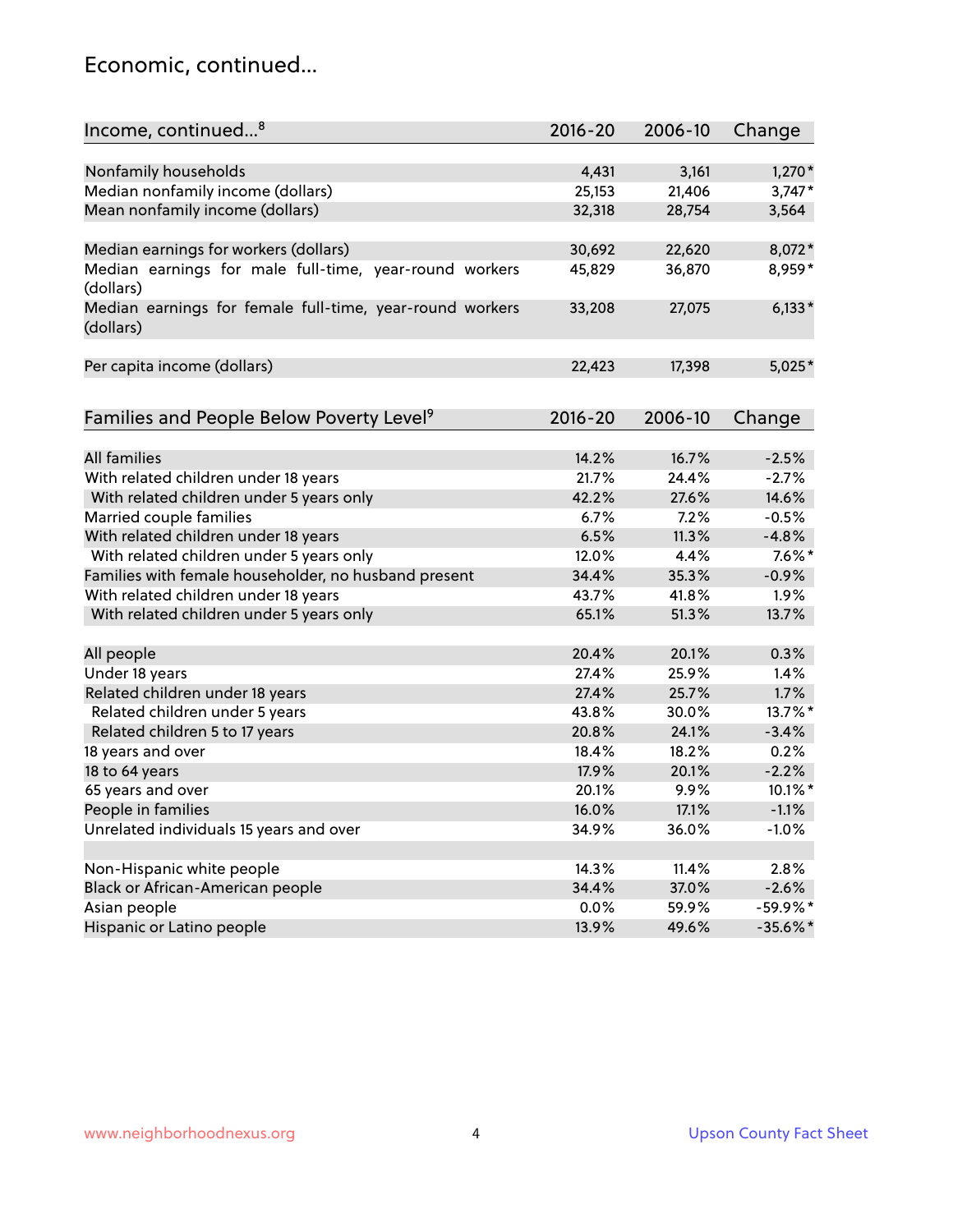# Employment

| Employment Status <sup>10</sup>                                                               | 2010        | 2020    | Change     |
|-----------------------------------------------------------------------------------------------|-------------|---------|------------|
| In Labor Force                                                                                | 11,328      | 11,932  | 11,932     |
| <b>Unemployment Rate</b>                                                                      | 6.6%        | 12.2%   | $-5.6%$    |
| Industry <sup>11</sup>                                                                        | $2016 - 20$ | 2006-10 | Change     |
|                                                                                               |             |         |            |
| Civilian employed population 16 years and over                                                | 10,885      | 10,893  | $-8$       |
| Agriculture, forestry, fishing and hunting, and mining                                        | 0.6%        | 1.4%    | $-0.8%$    |
| Construction                                                                                  | 6.7%        | 9.4%    | $-2.7%$    |
| Manufacturing                                                                                 | 19.7%       | 20.3%   | $-0.6%$    |
| Wholesale trade                                                                               | 2.6%        | 1.7%    | 0.9%       |
| Retail trade                                                                                  | 8.7%        | 12.4%   | $-3.7\%$ * |
| Transportation and warehousing, and utilities                                                 | 6.6%        | 5.4%    | 1.2%       |
| Information                                                                                   | 1.3%        | 1.7%    | $-0.5%$    |
| Finance and insurance, and real estate and rental and leasing                                 | 5.5%        | 3.9%    | 1.5%       |
| Professional, scientific, and management, and administrative<br>and waste management services | 5.2%        | 5.3%    | $-0.1%$    |
| Educational services, and health care and social assistance                                   | 25.8%       | 19.2%   | $6.6\%$ *  |
| Arts, entertainment, and recreation, and accommodation and<br>food services                   | 5.3%        | 7.4%    | $-2.1%$    |
| Other services, except public administration                                                  | 5.1%        | 4.9%    | 0.3%       |
| <b>Public administration</b>                                                                  | 6.8%        | 6.9%    | $-0.1%$    |
| Occupation <sup>12</sup>                                                                      | $2016 - 20$ | 2006-10 | Change     |
|                                                                                               |             |         |            |
| Civilian employed population 16 years and over                                                | 10,885      | 10,893  | $-8$       |
| Management, business, science, and arts occupations                                           | 29.6%       | 22.0%   | $7.5\%$ *  |
| Service occupations                                                                           | 17.9%       | 20.2%   | $-2.4%$    |
| Sales and office occupations                                                                  | 19.9%       | 22.2%   | $-2.3%$    |
| Natural<br>resources,<br>construction,<br>and<br>maintenance<br>occupations                   | 10.0%       | 13.5%   | $-3.6\%$ * |
| Production, transportation, and material moving occupations                                   | 22.7%       | 22.0%   | 0.7%       |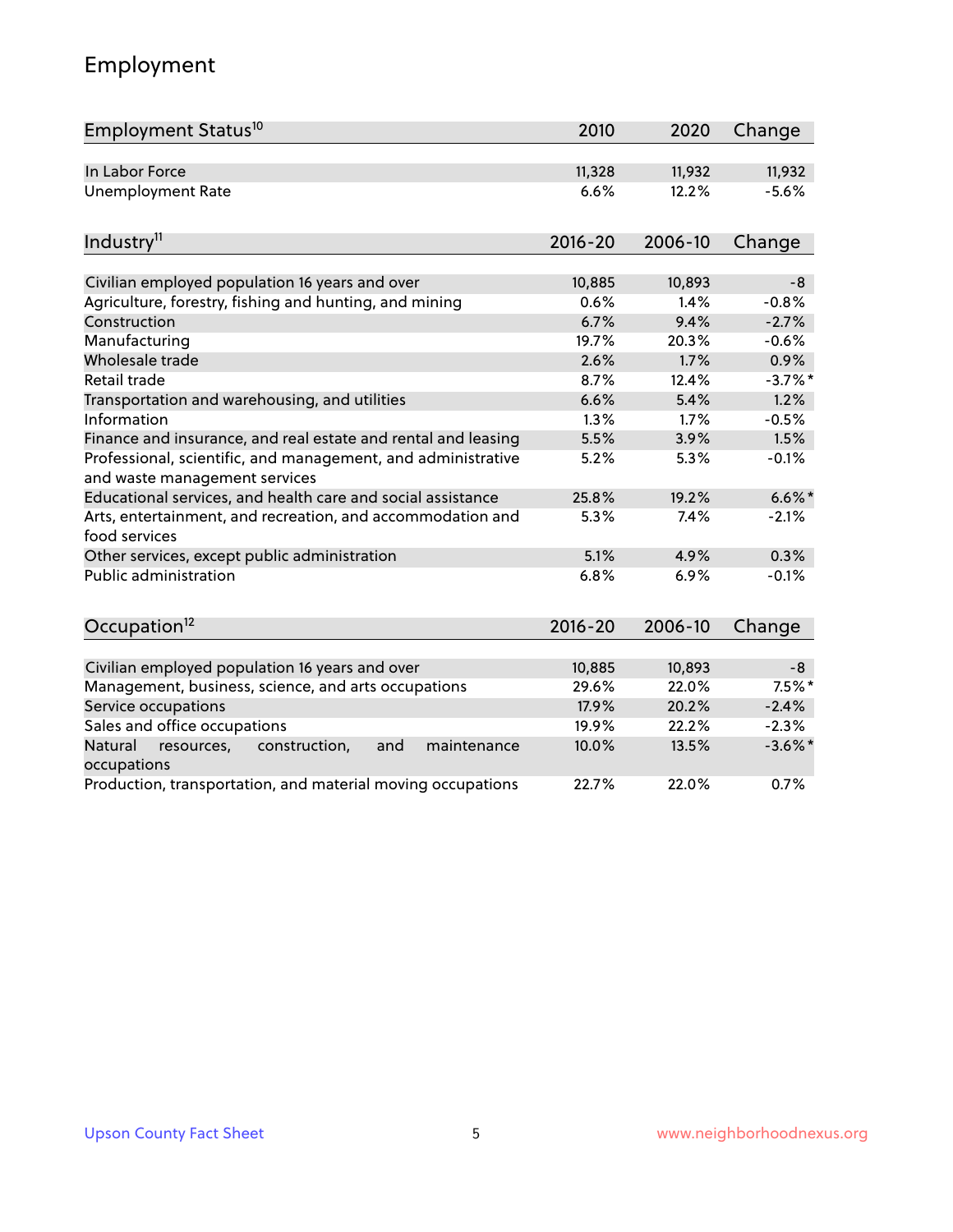# Employment, continued...

| Class of Worker <sup>13</sup>                          | $2016 - 20$ | 2006-10 | Change     |
|--------------------------------------------------------|-------------|---------|------------|
| Civilian employed population 16 years and over         | 10,885      | 10,893  | -8         |
| Private wage and salary workers                        | 74.2%       | 76.4%   | $-2.2%$    |
| Government workers                                     | 22.3%       | 16.9%   | $5.4\%$ *  |
| Self-employed in own not incorporated business workers | 3.3%        | 6.6%    | $-3.3\%$ * |
| Unpaid family workers                                  | 0.2%        | 0.0%    | 0.2%       |
| Job Flows <sup>14</sup>                                | 2019        | 2010    | Change     |
|                                                        |             |         |            |
| Total Jobs in county                                   | 7,366       | 7,502   | $-136$     |
| Held by residents of county                            | 53.1%       | 53.1%   | 0.0%       |
| Held by non-residents of county                        | 46.9%       | 46.9%   | $-0.0%$    |
| Jobs by Industry Sector <sup>15</sup>                  | 2019        | 2010    | Change     |
| Total Jobs in county                                   | 7,366       | 7,502   | $-136$     |
| Goods Producing sectors                                | 24.8%       | 24.9%   | $-0.2%$    |
| Trade, Transportation, and Utilities sectors           | 18.5%       | 17.6%   | 0.9%       |
| All Other Services sectors                             | 56.7%       | 57.5%   | $-0.7%$    |
|                                                        |             |         |            |
| Total Jobs in county held by county residents          | 3,909       | 3,981   | $-72$      |
| <b>Goods Producing sectors</b>                         | 28.1%       | 27.9%   | 0.1%       |
| Trade, Transportation, and Utilities sectors           | 8.7%        | 8.5%    | 0.2%       |
| All Other Services sectors                             | 63.2%       | 63.6%   | $-0.3%$    |
| Jobs by Earnings <sup>16</sup>                         | 2019        | 2010    | Change     |
| Total Jobs in county                                   | 7,366       | 7,502   | $-136$     |
| Jobs with earnings \$1250/month or less                | 23.9%       | 28.6%   | $-4.7%$    |
| Jobs with earnings \$1251/month to \$3333/month        | 40.9%       | 46.8%   | $-6.0%$    |
|                                                        |             |         |            |
| Jobs with earnings greater than \$3333/month           | 35.2%       | 24.5%   | 10.7%      |
| Total Jobs in county held by county residents          | 3,909       | 3,981   | -72        |
| Jobs with earnings \$1250/month or less                | 24.2%       | 28.8%   | $-4.6%$    |
| Jobs with earnings \$1251/month to \$3333/month        | 42.7%       | 46.7%   | $-3.9%$    |
| Jobs with earnings greater than \$3333/month           | 33.1%       | 24.6%   | 8.5%       |
|                                                        |             |         |            |
| Jobs by Age of Worker <sup>17</sup>                    | 2019        | 2010    | Change     |
| Total Jobs in county                                   | 7,366       | 7,502   | $-136$     |
| Jobs with workers age 29 or younger                    | 21.2%       | 19.4%   | 1.7%       |
| Jobs with workers age 30 to 54                         | 52.5%       | 59.6%   | $-7.1%$    |
| Jobs with workers age 55 or older                      | 26.3%       | 20.9%   | 5.4%       |
|                                                        |             |         |            |
| Total Jobs in county held by county residents          | 3,909       | 3,981   | $-72$      |
| Jobs with workers age 29 or younger                    | 20.4%       | 15.7%   | 4.7%       |
| Jobs with workers age 30 to 54                         | 50.5%       | 59.3%   | $-8.8%$    |
| Jobs with workers age 55 or older                      | 29.1%       | 25.0%   | 4.1%       |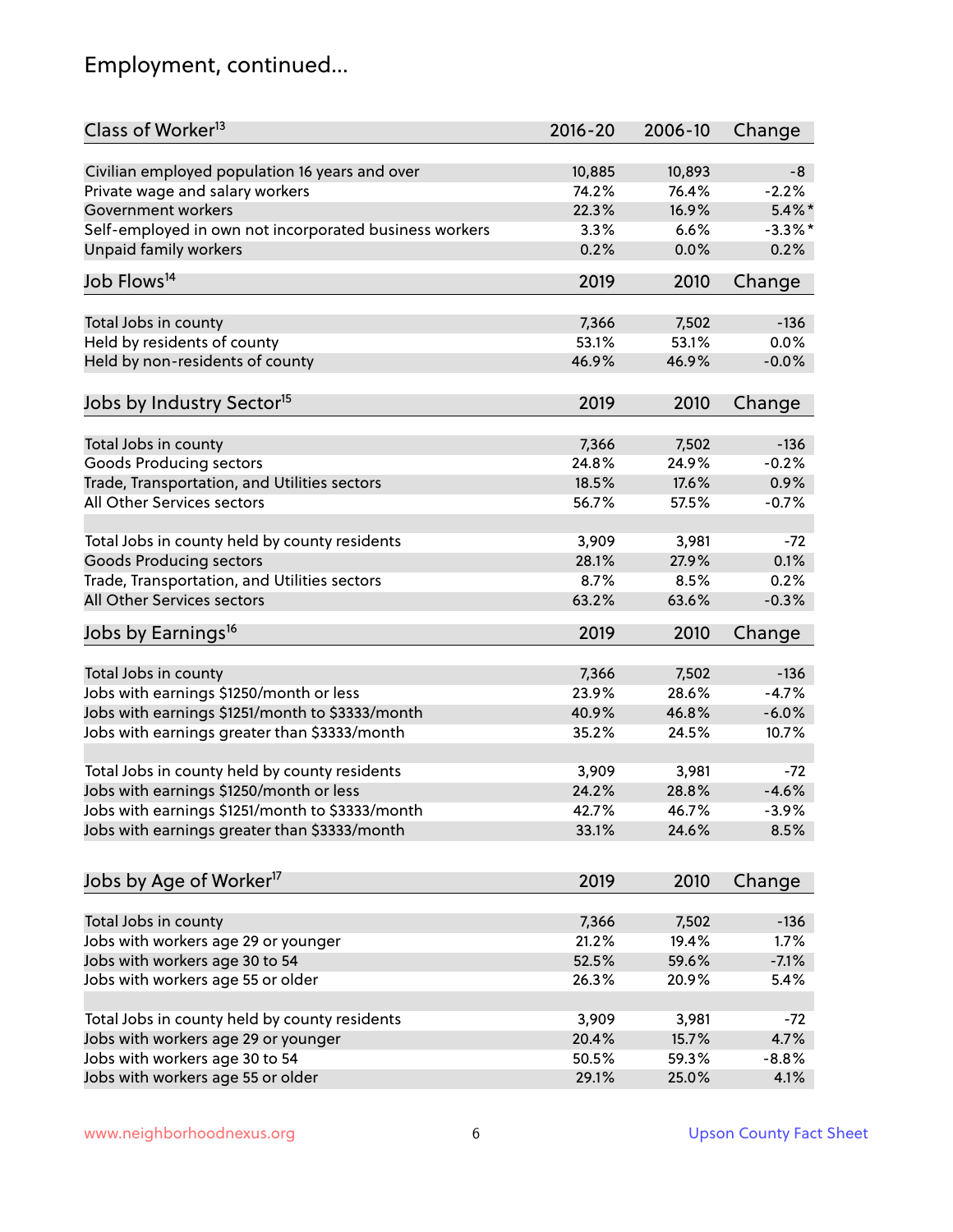#### Education

| Early Learning <sup>18</sup>                        |             |         | 2022       |
|-----------------------------------------------------|-------------|---------|------------|
| Licensed Capacity of Early Learning Centers         |             |         | 713        |
| Licenced capacity per 1,000 children ages 0-4       |             |         | 446.7      |
| School Enrollment <sup>19</sup>                     | 2022        | 2010    | Change     |
|                                                     |             |         |            |
| <b>Enrolled in Public School</b>                    | 4,049       | 4,672   | $-623$     |
| White                                               | 54.2%       | 58.5%   | $-4.3%$    |
| <b>Black or African-American</b>                    | 35.6%       | 34.8%   | 0.9%       |
| Asian                                               | 0.5%        | 0.0%    | 0.5%       |
| Native American                                     | 0.0%        | 0.0%    | 0.0%       |
| Pacific Islander                                    | 0.0%        | 0.0%    | 0.0%       |
| <b>Biracial or Multi-Racial</b>                     | 5.3%        | 3.7%    | 1.5%       |
| Hispanic or Latino                                  | 4.2%        | 2.2%    | 2.0%       |
| Georgia Milestones: 3rd Grade Reading <sup>20</sup> |             |         | 2019       |
|                                                     |             |         |            |
| <b>Number of Students Tested</b>                    |             |         | 293        |
| Proficient or Distinguished                         |             |         | 22.5%      |
| Georgia Milestones: 8th Grade Math <sup>21</sup>    |             |         | 2019       |
| <b>Number of Students Tested</b>                    |             |         | 275        |
| Proficient or Distinguished                         |             |         | 43.6%      |
|                                                     |             |         |            |
| Graduation Rates <sup>22</sup>                      | 2021        | 2012    | Change     |
| Cohort                                              | 303         | 387     | $-84$      |
| <b>High School Graduation Rate</b>                  | 87.8%       | 70.8%   | 17.0%      |
|                                                     |             |         |            |
| Educational Attainment <sup>23</sup>                | $2016 - 20$ | 2006-10 | Change     |
| Population 25 years and over                        | 18,366      | 18,314  | 52         |
| Less than 9th grade                                 | 5.8%        | 7.6%    | $-1.8\%$ * |
| 9th to 12th grade, no diploma                       | 11.5%       | 16.3%   | $-4.8\%$ * |
| High school graduate (includes equivalency)         | 37.2%       | 40.0%   | $-2.8%$    |
| Some college, no degree                             | 22.3%       | 19.4%   | $3.0\%$ *  |
| Associate's degree                                  | 9.5%        | 5.4%    | $4.1\%$ *  |
| Bachelor's degree                                   | 8.7%        | 7.0%    | $1.7\%$ *  |
| Graduate or professional degree                     | 4.9%        | 4.4%    | 0.6%       |
|                                                     |             |         |            |
| Percent high school graduate or higher              | 82.7%       | 76.1%   | $6.6\%*$   |
| Percent bachelor's degree or higher                 | 13.6%       | 11.3%   | $2.3\%$ *  |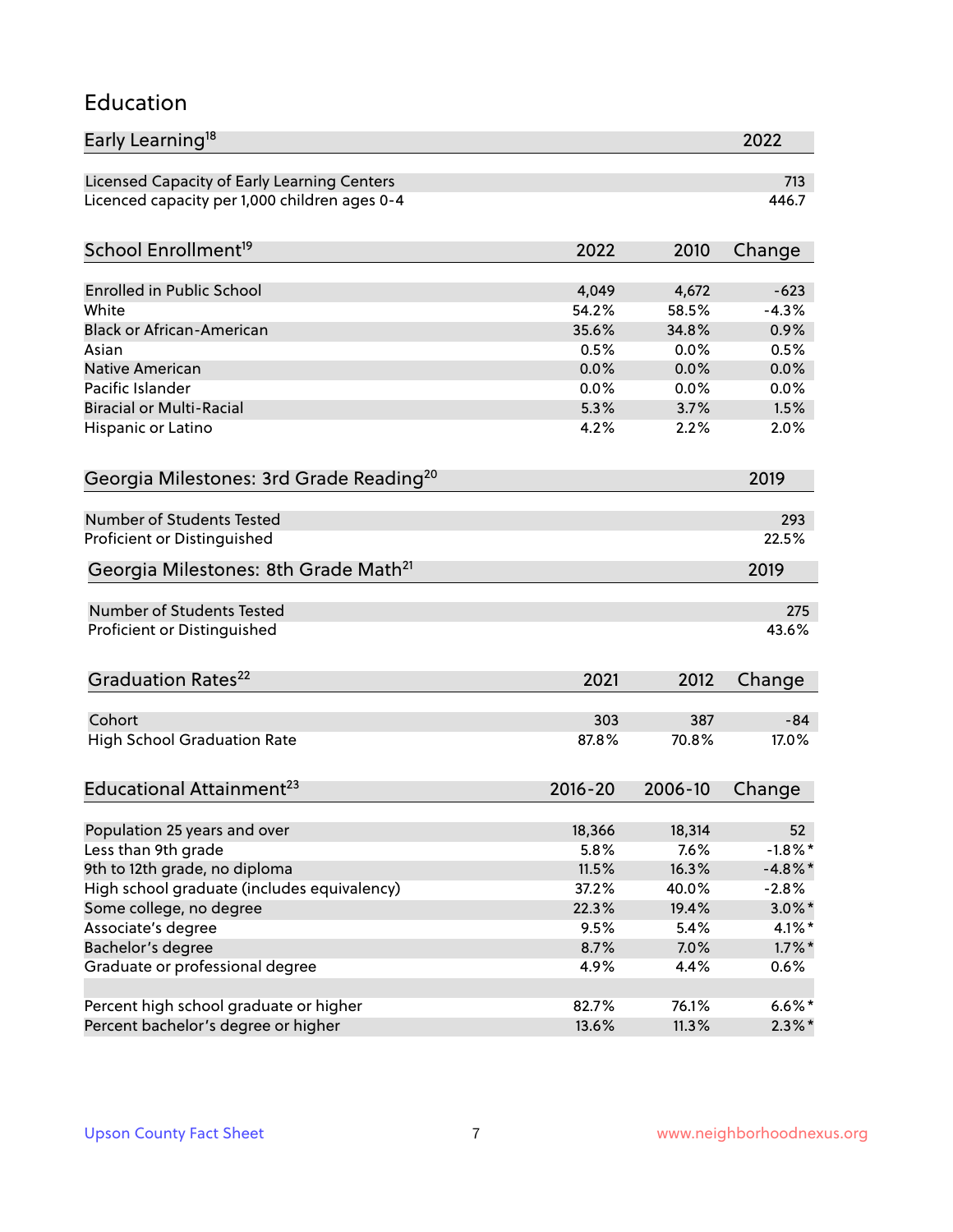#### Housing

| Households by Type <sup>24</sup>                     | 2016-20     | 2006-10 | Change     |
|------------------------------------------------------|-------------|---------|------------|
|                                                      |             |         |            |
| <b>Total households</b>                              | 10,399      | 10,502  | $-103$     |
| Family households (families)                         | 57.4%       | 69.9%   | $-12.5%$   |
| With own children under 18 years                     | 20.4%       | 28.7%   | $-8.3\%$ * |
| Married-couple family                                | 39.3%       | 46.1%   | $-6.7%$    |
| With own children of the householder under 18 years  | 12.0%       | 18.5%   | $-6.5%$ *  |
| Male householder, no wife present, family            | 4.6%        | 5.0%    | $-0.4%$    |
| With own children of the householder under 18 years  | 1.6%        | 2.0%    | $-0.4%$    |
| Female householder, no husband present, family       | 13.4%       | 18.9%   | $-5.4\%$ * |
| With own children of the householder under 18 years  | 6.8%        | 8.2%    | $-1.4%$    |
| Nonfamily households                                 | 42.6%       | 30.1%   | 12.5%*     |
| Householder living alone                             | 38.5%       | 25.4%   | 13.1%*     |
| 65 years and over                                    | 17.9%       | 10.9%   | $7.0\%$ *  |
|                                                      |             |         |            |
| Households with one or more people under 18 years    | 26.0%       | 33.8%   | $-7.8\%$ * |
| Households with one or more people 65 years and over | 34.7%       | 28.4%   | $6.3\%$ *  |
| Average household size                               | 2.48        | 2.57    | $-0.09$    |
| Average family size                                  | 3.29        | 3.08    | 0.21       |
|                                                      |             |         |            |
| Housing Occupancy <sup>25</sup>                      | $2016 - 20$ | 2006-10 | Change     |
|                                                      |             |         |            |
| Total housing units                                  | 12,147      | 12,188  | $-41$      |
| Occupied housing units                               | 85.6%       | 86.2%   | $-0.6%$    |
| Vacant housing units                                 | 14.4%       | 13.8%   | 0.6%       |
| Homeowner vacancy rate                               | 2.4         | 2.5     | $-0.0$     |
| Rental vacancy rate                                  | 4.5         | 3.9     | 0.7        |
|                                                      |             |         |            |
| Units in Structure <sup>26</sup>                     | $2016 - 20$ | 2006-10 | Change     |
|                                                      |             |         |            |
| Total housing units                                  | 12,147      | 12,188  | $-41$      |
| 1-unit, detached                                     | 72.7%       | 73.0%   | $-0.4%$    |
| 1-unit, attached                                     | 1.4%        | 0.8%    | 0.6%       |
| 2 units                                              | 4.3%        | 3.3%    | 1.0%       |
| 3 or 4 units                                         | 2.7%        | 3.9%    | $-1.3%$    |
| 5 to 9 units                                         | 2.0%        | 1.3%    | 0.6%       |
| 10 to 19 units                                       | 0.4%        | 0.3%    | 0.2%       |
| 20 or more units                                     | 1.1%        | 0.7%    | 0.4%       |
| Mobile home                                          | 15.4%       | 16.6%   | $-1.2%$    |
| Boat, RV, van, etc.                                  | 0.0%        | 0.0%    | 0.0%       |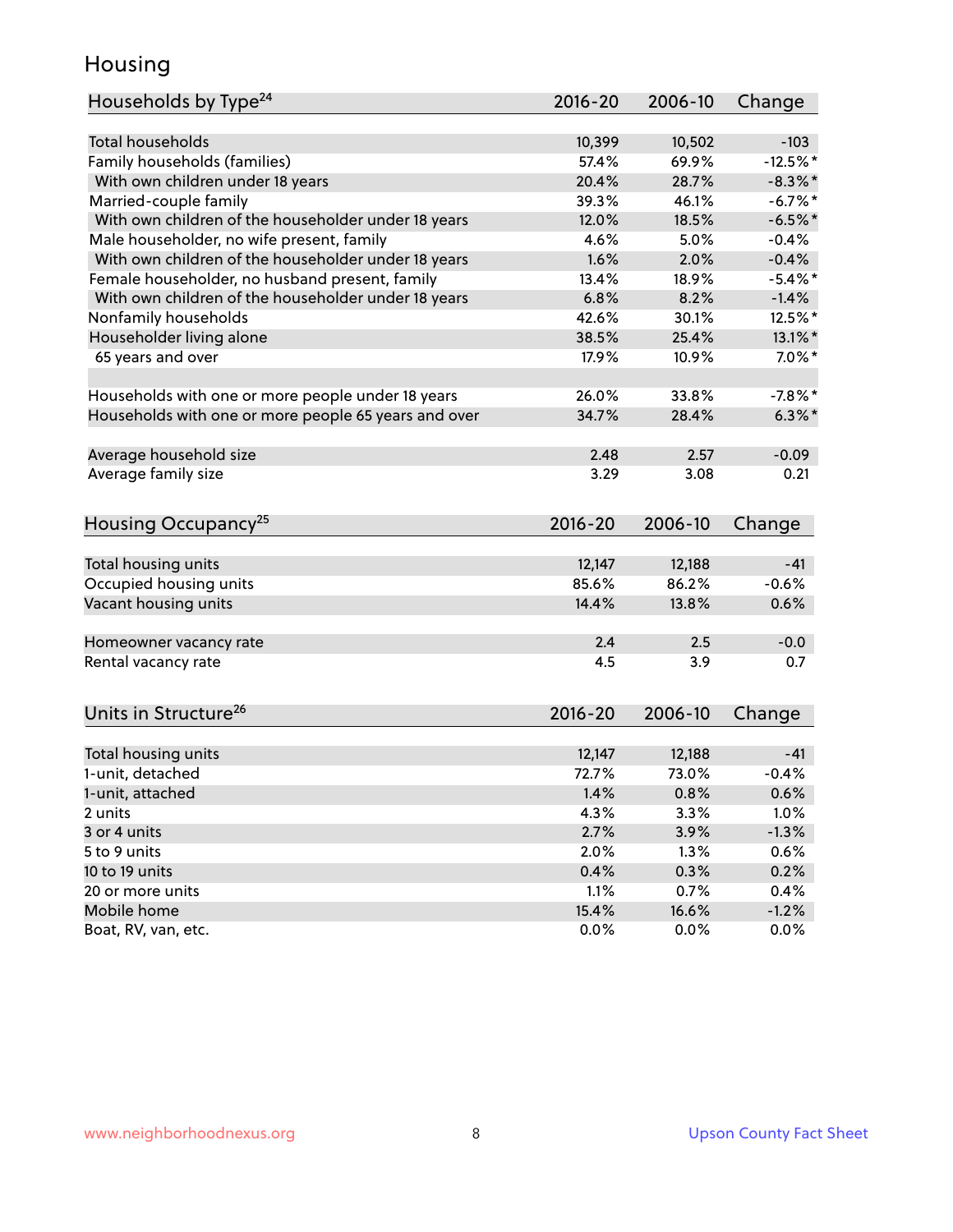# Housing, Continued...

| Year Structure Built <sup>27</sup>             | 2016-20         | 2006-10         | Change      |
|------------------------------------------------|-----------------|-----------------|-------------|
| Total housing units                            | 12,147          | 12,188          | $-41$       |
| Built 2014 or later                            | 0.3%            | (X)             | (X)         |
| Built 2010 to 2013                             | 1.6%            | (X)             | (X)         |
| Built 2000 to 2009                             | 8.6%            | 7.5%            | 1.0%        |
| Built 1990 to 1999                             | 13.8%           | 13.7%           | 0.1%        |
| Built 1980 to 1989                             | 17.1%           | 13.7%           | $3.4\%$ *   |
| Built 1970 to 1979                             | 17.4%           | 19.1%           | $-1.7%$     |
| Built 1960 to 1969                             | 9.6%            | 12.1%           | $-2.5%$     |
| Built 1950 to 1959                             | 9.4%            | 7.5%            | 1.9%        |
| Built 1940 to 1949                             | 7.4%            | 6.2%            | 1.2%        |
| Built 1939 or earlier                          | 15.0%           | 20.3%           | $-5.3\%$ *  |
|                                                |                 |                 |             |
| Housing Tenure <sup>28</sup>                   | $2016 - 20$     | 2006-10         | Change      |
| Occupied housing units                         | 10,399          | 10,502          | $-103$      |
| Owner-occupied                                 | 65.2%           | 69.8%           | $-4.6\%$ *  |
| Renter-occupied                                | 34.8%           | 30.2%           | 4.6%*       |
|                                                |                 |                 |             |
| Average household size of owner-occupied unit  | 2.40            | 2.51            | $-0.11*$    |
| Average household size of renter-occupied unit | 2.62            | 2.69            | $-0.07$     |
| Residence 1 Year Ago <sup>29</sup>             | $2016 - 20$     | 2006-10         | Change      |
|                                                |                 |                 |             |
| Population 1 year and over<br>Same house       | 26,240<br>86.6% | 26,992<br>82.6% | $-752*$     |
|                                                |                 |                 | 4.0%        |
| Different house in the U.S.                    | 13.2%           | 17.2%           | $-4.0%$     |
| Same county                                    | 7.0%            | 11.4%           | $-4.3\%$ *  |
| Different county                               | 6.1%            | 5.8%            | 0.3%        |
| Same state                                     | 4.6%            | 4.2%            | 0.4%        |
| Different state                                | 1.5%            | 1.6%            | $-0.1%$     |
| Abroad                                         | 0.2%            | 0.2%            | 0.1%        |
| Value of Housing Unit <sup>30</sup>            | $2016 - 20$     | 2006-10         | Change      |
| Owner-occupied units                           | 6,779           | 7,334           | $-555*$     |
| Less than \$50,000                             | 15.8%           | 19.4%           | $-3.6%$     |
| \$50,000 to \$99,999                           | 33.0%           | 35.0%           | $-2.0%$     |
| \$100,000 to \$149,999                         | 22.8%           | 21.8%           | 1.0%        |
| \$150,000 to \$199,999                         | 9.8%            | 13.3%           | $-3.5%$ *   |
| \$200,000 to \$299,999                         | 8.2%            | 6.4%            | 1.8%        |
| \$300,000 to \$499,999                         | 9.3%            | 3.2%            | $6.0\%$ *   |
| \$500,000 to \$999,999                         | 1.1%            | 0.8%            | 0.3%        |
| \$1,000,000 or more                            | 0.0%            | 0.0%            | 0.0%        |
| Median (dollars)                               | 102,800         | 93,700          | 9,100*      |
| Mortgage Status <sup>31</sup>                  | $2016 - 20$     | 2006-10         | Change      |
|                                                |                 |                 |             |
| Owner-occupied units                           | 6,779           | 7,334           | $-555*$     |
| Housing units with a mortgage                  | 43.9%           | 57.9%           | $-14.0\%$ * |
| Housing units without a mortgage               | 56.1%           | 42.1%           | 14.0%*      |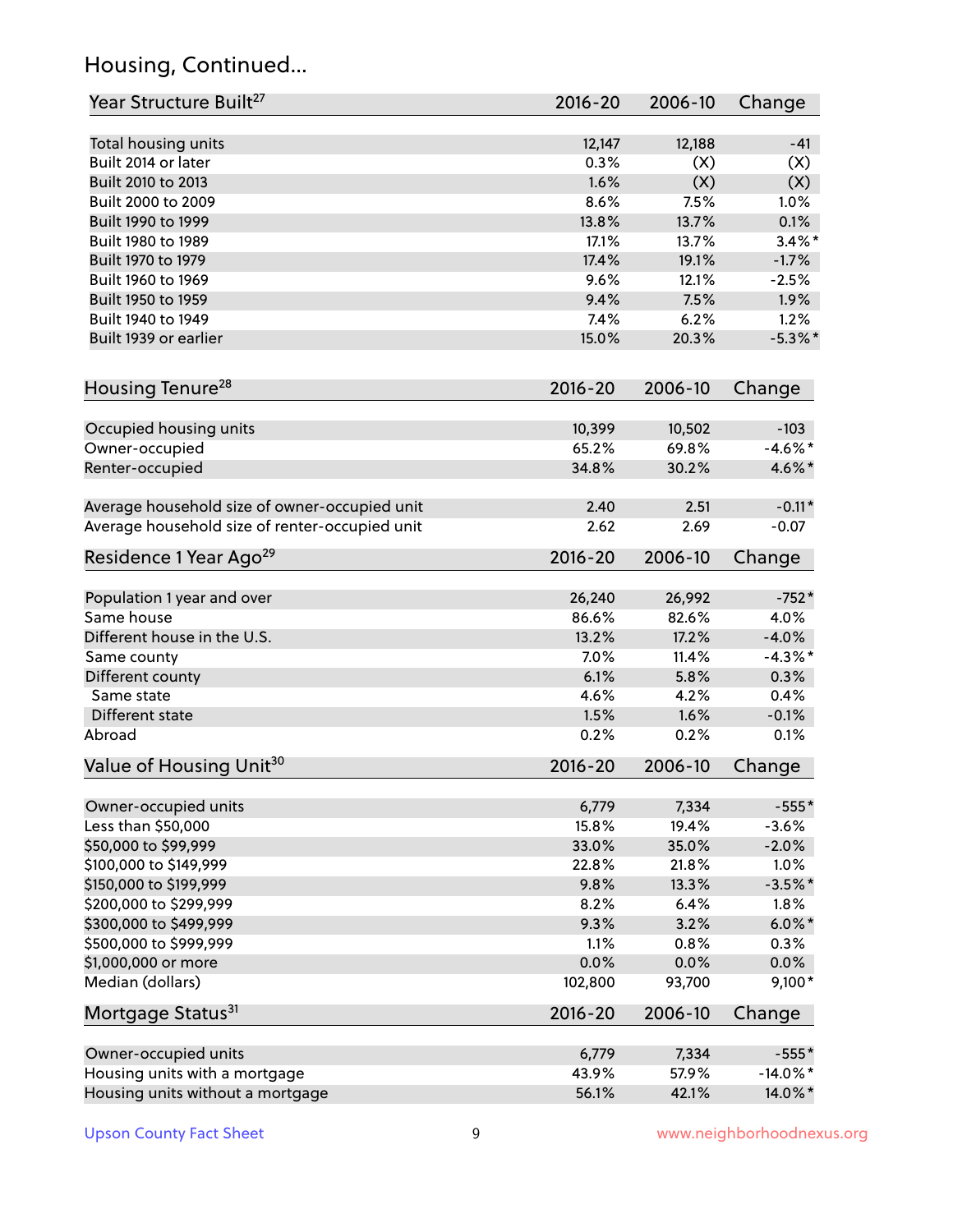# Housing, Continued...

| Selected Monthly Owner Costs <sup>32</sup>                                            | 2016-20     | 2006-10 | Change      |
|---------------------------------------------------------------------------------------|-------------|---------|-------------|
| Housing units with a mortgage                                                         | 2,979       | 4,248   | $-1,269*$   |
| Less than \$300                                                                       | 0.0%        | 0.0%    | 0.0%        |
| \$300 to \$499                                                                        | 1.3%        | 3.6%    | $-2.2%$     |
| \$500 to \$999                                                                        | 46.1%       | 49.0%   | $-2.9%$     |
| \$1,000 to \$1,499                                                                    | 34.8%       | 34.1%   | 0.7%        |
| \$1,500 to \$1,999                                                                    | 10.6%       | 8.9%    | 1.7%        |
| \$2,000 to \$2,999                                                                    | 7.1%        | 3.0%    | $4.2\%$ *   |
| \$3,000 or more                                                                       | 0.1%        | 1.5%    | $-1.4%$     |
| Median (dollars)                                                                      | 1,024       | 975     | 49          |
|                                                                                       |             |         |             |
| Housing units without a mortgage                                                      | 3,800       | 3,086   | $714*$      |
| Less than \$150                                                                       | 3.6%        | 8.4%    | $-4.8\%$ *  |
| \$150 to \$249                                                                        | 12.3%       | 24.9%   | $-12.6\%$ * |
| \$250 to \$349                                                                        | 25.0%       | 25.4%   | $-0.5%$     |
| \$350 to \$499                                                                        | 32.8%       | 27.4%   | 5.3%        |
| \$500 to \$699                                                                        | 16.9%       | 12.4%   | 4.5%        |
| \$700 or more                                                                         | 9.3%        | 1.3%    | $8.0\%$ *   |
| Median (dollars)                                                                      | 391         | 312     | $79*$       |
| Selected Monthly Owner Costs as a Percentage of<br>Household Income <sup>33</sup>     | $2016 - 20$ | 2006-10 | Change      |
| Housing units with a mortgage (excluding units where<br>SMOCAPI cannot be computed)   | 2,979       | 4,225   | $-1,246*$   |
| Less than 20.0 percent                                                                | 50.8%       | 35.6%   | 15.3%*      |
| 20.0 to 24.9 percent                                                                  | 14.2%       | 21.6%   | $-7.4\%$ *  |
| 25.0 to 29.9 percent                                                                  | 7.0%        | 10.2%   | $-3.2%$     |
| 30.0 to 34.9 percent                                                                  | 7.6%        | 10.2%   | $-2.6%$     |
| 35.0 percent or more                                                                  | 20.4%       | 22.5%   | $-2.1%$     |
| Not computed                                                                          | $\pmb{0}$   | 23      | $-23$       |
| Housing unit without a mortgage (excluding units where<br>SMOCAPI cannot be computed) | 3,594       | 3,035   | $559*$      |
| Less than 10.0 percent                                                                | 44.0%       | 42.3%   | 1.7%        |
| 10.0 to 14.9 percent                                                                  | 25.0%       | 22.4%   | 2.6%        |
| 15.0 to 19.9 percent                                                                  | 11.8%       | 13.4%   | $-1.6%$     |
| 20.0 to 24.9 percent                                                                  | 6.1%        | 4.9%    | 1.2%        |
| 25.0 to 29.9 percent                                                                  | 2.3%        | 7.6%    | $-5.3\%$ *  |
| 30.0 to 34.9 percent                                                                  | 1.9%        | 2.4%    | $-0.5%$     |
| 35.0 percent or more                                                                  | 9.0%        | 7.0%    | 1.9%        |
| Not computed                                                                          | 206         | 51      | 155*        |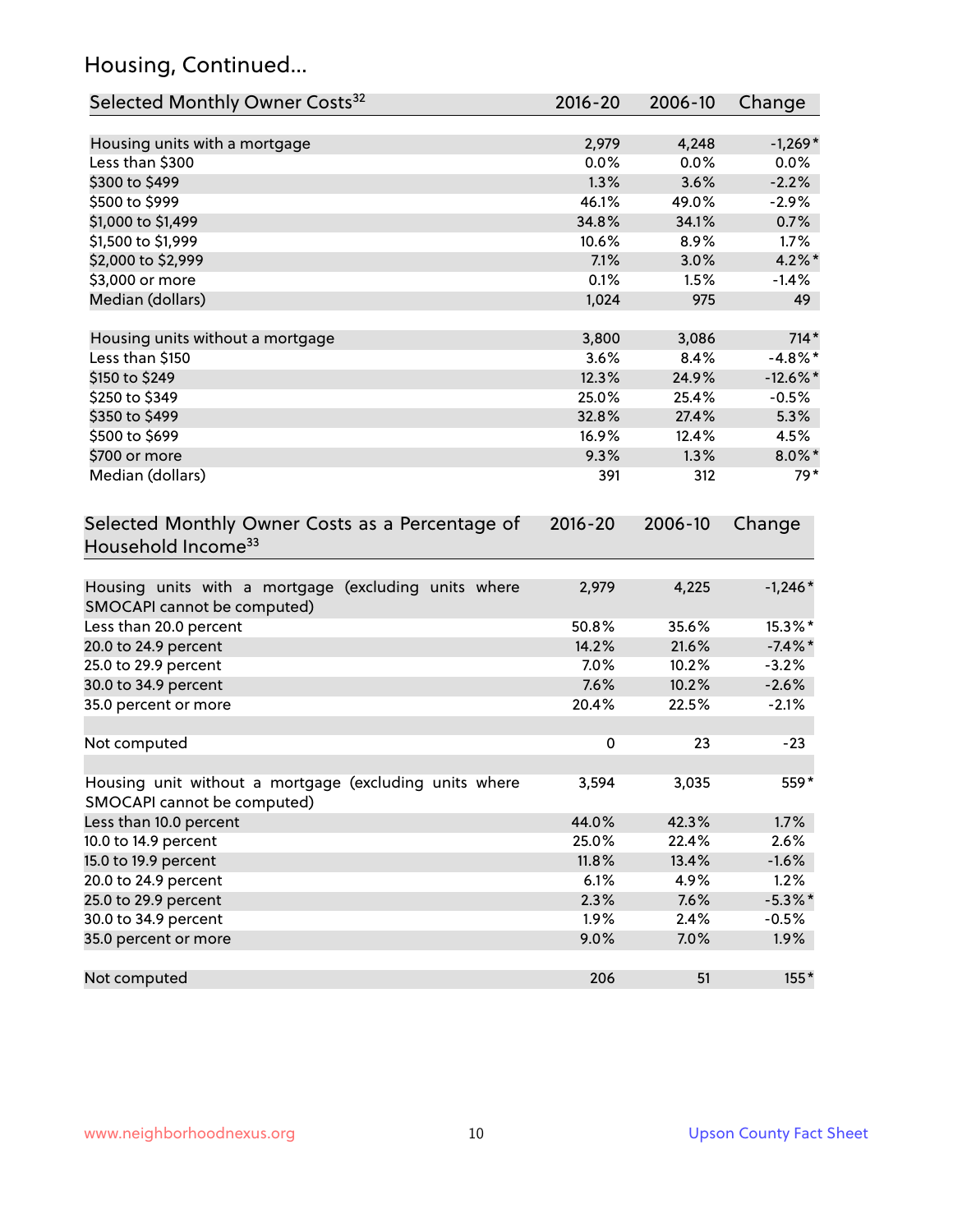# Housing, Continued...

| Gross Rent <sup>34</sup>                                                       | 2016-20     | 2006-10 | Change         |
|--------------------------------------------------------------------------------|-------------|---------|----------------|
|                                                                                |             |         |                |
| Occupied units paying rent                                                     | 3,223       | 2,778   | 445*           |
| Less than \$200                                                                | 2.1%        | 5.8%    | $-3.6%$        |
| \$200 to \$499                                                                 | 21.2%       | 33.2%   | $-12.0\%$ *    |
| \$500 to \$749                                                                 | 37.1%       | 36.3%   | $0.8\%$        |
| \$750 to \$999                                                                 | 27.0%       | 18.5%   | $8.5\%$ *      |
| \$1,000 to \$1,499                                                             | 12.1%       | 5.9%    | $6.2\%$ *      |
| \$1,500 to \$1,999                                                             | 0.4%        | 0.3%    | 0.1%           |
| \$2,000 or more                                                                | 0.1%        | 0.0%    | 0.1%           |
| Median (dollars)                                                               | 652         | 564     | 88*            |
| No rent paid                                                                   | 397         | 390     | $\overline{7}$ |
| Gross Rent as a Percentage of Household Income <sup>35</sup>                   | $2016 - 20$ | 2006-10 | Change         |
| Occupied units paying rent (excluding units where GRAPI<br>cannot be computed) | 3,002       | 2,760   | 242            |
| Less than 15.0 percent                                                         | 11.1%       | 6.4%    | 4.7%*          |
| 15.0 to 19.9 percent                                                           | 15.2%       | 11.3%   | 3.9%           |
| 20.0 to 24.9 percent                                                           | 12.0%       | 15.1%   | $-3.1%$        |
| 25.0 to 29.9 percent                                                           | 8.9%        | 12.6%   | $-3.8%$        |
| 30.0 to 34.9 percent                                                           | 7.5%        | 13.6%   | $-6.0%$        |
| 35.0 percent or more                                                           | 45.3%       | 41.0%   | 4.4%           |
| Not computed                                                                   | 618         | 408     | $210*$         |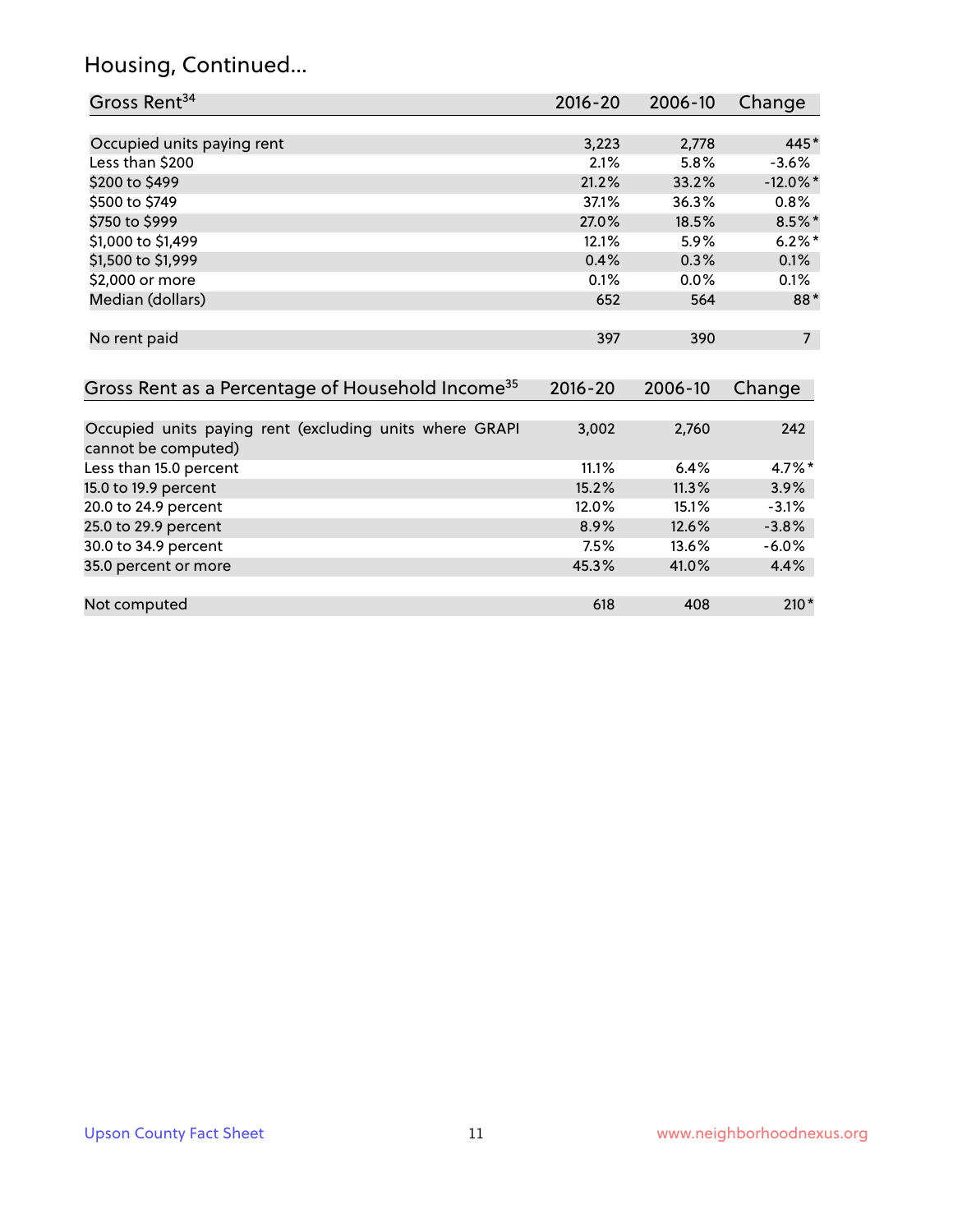# Community Involvement

| Voter Registration and Turnout <sup>36</sup> | 2020   |
|----------------------------------------------|--------|
|                                              |        |
| Active registered voters                     | 18,051 |
| Number voted in Presidential election        | 12,860 |
| Percent voted in Presidential election       | 71.2%  |

#### Transportation

| Commuting to Work <sup>37</sup>           | $2016 - 20$ | 2006-10 | Change     |
|-------------------------------------------|-------------|---------|------------|
|                                           |             |         |            |
| Workers 16 years and over                 | 10,751      | 10,547  | 204        |
| Car, truck, or van - drove alone          | 89.3%       | 80.6%   | $8.7\%$ *  |
| Car, truck, or van - carpooled            | 6.9%        | 13.8%   | $-6.9\%$ * |
| Public transportation (excluding taxicab) | $0.0\%$     | $0.0\%$ | $0.0\%$    |
| Walked                                    | 1.5%        | $1.6\%$ | $-0.1%$    |
| Other means                               | $1.3\%$     | 2.2%    | $-0.9%$    |
| Worked at home                            | $1.0\%$     | $1.9\%$ | $-0.9%$    |
|                                           |             |         |            |
| Mean travel time to work (minutes)        | 22.5        | 24.0    | $-1.4$     |
|                                           |             |         |            |
| Vehicles Available <sup>38</sup>          | $2016 - 20$ | 2006-10 | Change     |
|                                           |             |         |            |
| Occupied housing units                    | 10,399      | 10,502  | $-103$     |
| No vehicles available                     | 12.5%       | $9.0\%$ | $3.6\%$ *  |
| 1 vehicle available                       | 30.3%       | 33.8%   | $-3.5%$    |
| 2 vehicles available                      | 34.3%       | 33.5%   | $0.8\%$    |
| 3 or more vehicles available              | 22.9%       | 23.7%   | $-0.8%$    |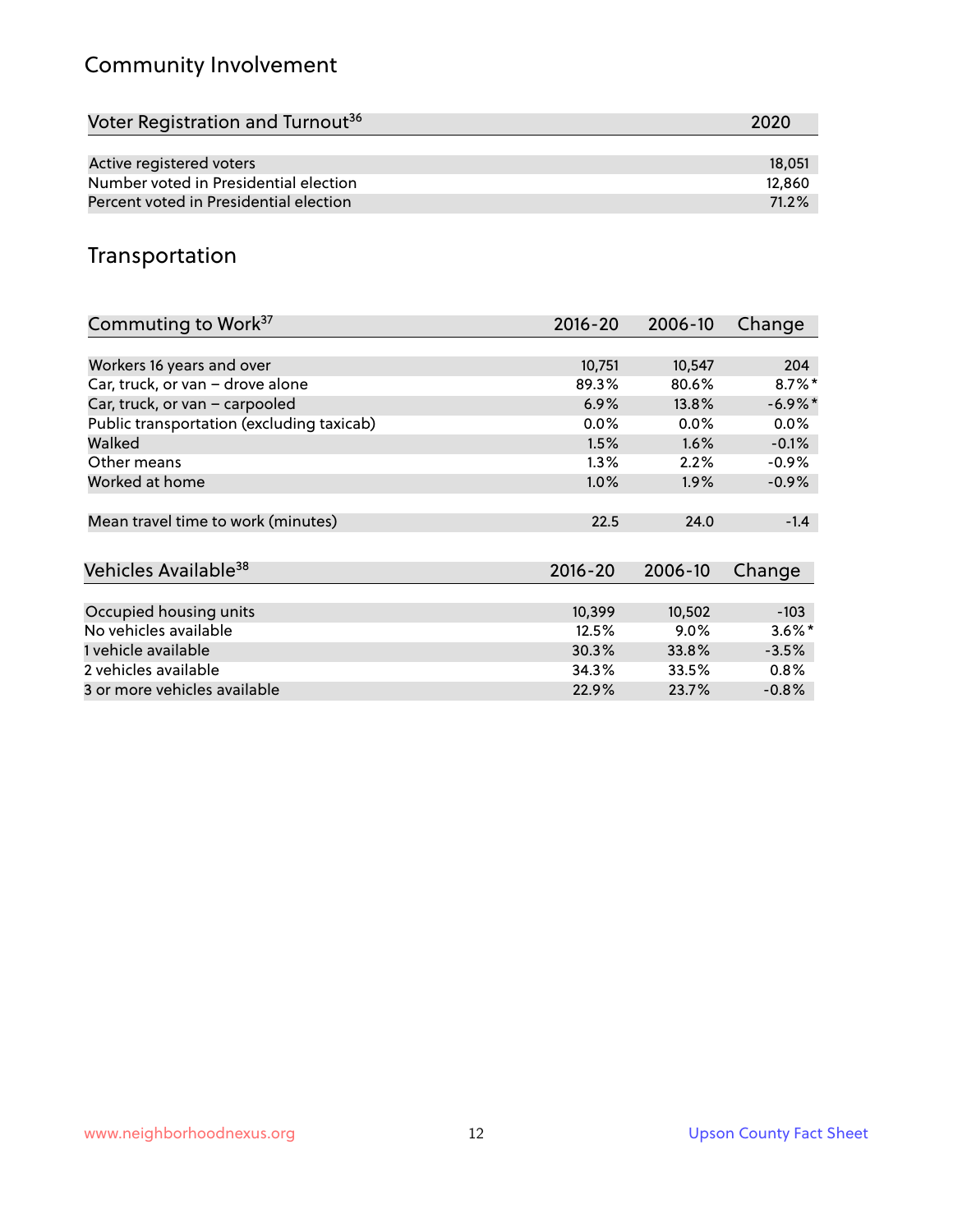#### Health

| Health Insurance coverage <sup>39</sup> | 2016-20 |
|-----------------------------------------|---------|
|-----------------------------------------|---------|

| Civilian Noninstitutionalized Population                | 25,813 |
|---------------------------------------------------------|--------|
| With health insurance coverage                          | 88.0%  |
| With private health insurance coverage                  | 58.2%  |
| With public health coverage                             | 41.2%  |
| No health insurance coverage                            | 12.0%  |
| Civilian Noninstitutionalized Population Under 19 years | 6,219  |
| No health insurance coverage                            | 9.1%   |
| Civilian Noninstitutionalized Population 19 to 64 years | 14,986 |
| In labor force:                                         | 10,756 |
| Employed:                                               | 10,264 |
| With health insurance coverage                          | 86.5%  |
| With private health insurance coverage                  | 33.1%  |
| With public coverage                                    | 9.0%   |
| No health insurance coverage                            | 13.5%  |
| Unemployed:                                             | 492    |
| With health insurance coverage                          | 73.6%  |
| With private health insurance coverage                  | 33.1%  |
| With public coverage                                    | 40.4%  |
| No health insurance coverage                            | 26.4%  |
| Not in labor force:                                     | 4,230  |
| With health insurance coverage                          | 77.9%  |
| With private health insurance coverage                  | 36.4%  |
| With public coverage                                    | 50.8%  |
| No health insurance coverage                            | 22.1%  |

#### Health Factors **Most Recent** Premature Death (YPLL before age 75 per 100,000 population, age-adjusted)<sup>40</sup> 12,866.5

| Premature Death (YPLL before age 75 per 100,000 population, age-adjusted) <sup>10</sup> | 12,866.5 |
|-----------------------------------------------------------------------------------------|----------|
| Average number of Physically Unhealthy Days <sup>41</sup>                               | 5.2      |
| Average number of Mentally Unhealthy Days <sup>42</sup>                                 | 5.8      |
| Low Birthweight Births <sup>43</sup>                                                    | 12.3%    |
| Diabetes Prevalence <sup>44</sup>                                                       | 13.2%    |
| HIV Prevalence (per 100,000 population) <sup>45</sup>                                   | 309.1    |
| Rate, Deduplicated ER Visits for Asthma, Ages 0-17 <sup>46</sup>                        | 714.9    |